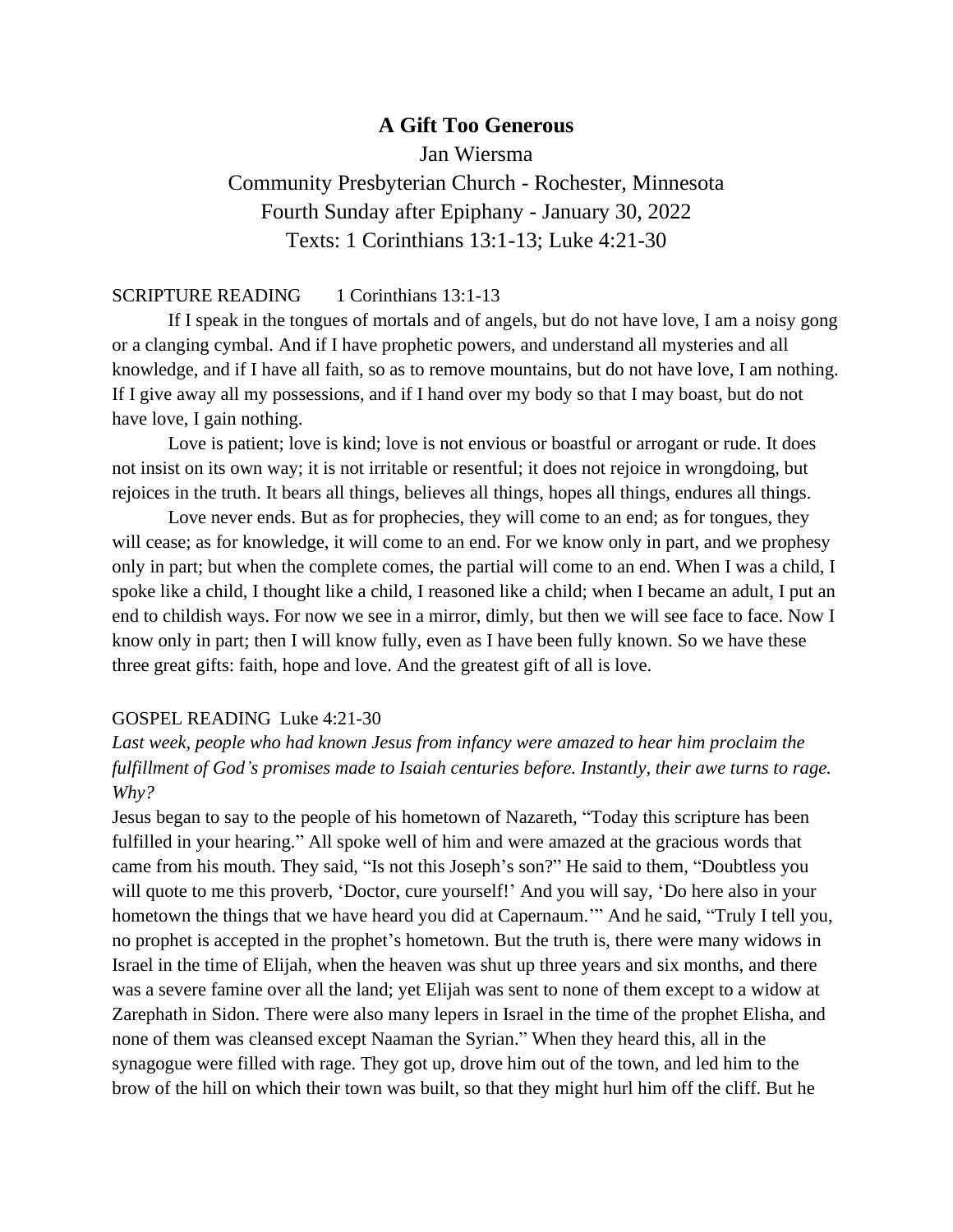passed through the midst of them and went on his way. Holy Wisdom, Holy Word. TBTG

I *preach* a God of mercy and forgiveness, a God of universal love. I would like to live up to my own words. I would like to live the language of 1 Corinthians 13, the love chapter: words we know so well from all the weddings we've attended. But when I'm hurt, I'm much more likely to be like the people in Jesus' hometown, ready to push someone off a convenient cliff. But why, I ask over and over, why did *they* get so angry *at him*? Was it just because he told them what they were thinking? I hate for anyone to tell me what I think or how I feel. Especially when they're right. I hate having my prejudice exposed, or the "me and mine first" attitude I've been hiding while pretending to love everyone.

Last week we heard how Jesus' preaching debut wowed his hometown congregation. That's natural. We cheer for the home team, and the native son or daughter who makes good. We're proud of them so we congratulate ourselves: yes, we produced this prodigy! And we get possessive: Yup, he's *our* quarterback, not the Packers' or the Buffalo Bills'. He's one of us, part of our tribe. We share an identity, we know who's us and who's them, who's in, who's out. We read the same Facebook posts. We're stuck in the same algorithm loop, we hear the same news. We're solid. And we're in a cell of our own making.

The people of Nazareth loved Jesus when he was their tame prophet. They liked how he told them he would fulfill Isaiah's promises of good news to the poor, release to the captives, sight to the blind, freedom for the oppressed, the year of the Lord's favor. They knew those words well; didn't they deserve all those things? They even knew the part he left out: "To proclaim the day of vengeance of our God." What! No revenge? Was that when they changed their minds about Jesus? Their real bondage was that they were locked in a prison of "us and them," that feedback



loop that made them right and righteous and the rest of the world wrong and dangerous. Their blindness was in failing to see that all people are part of the same tribe, and beloved by God, and *that* blindness Jesus couldn't just *heal*. He had to show them. When Jesus reminded them that God's love knows no boundaries, they were filled with rage. His love was too generous for them.

God's love is too generous for me. And that makes me mad. It shows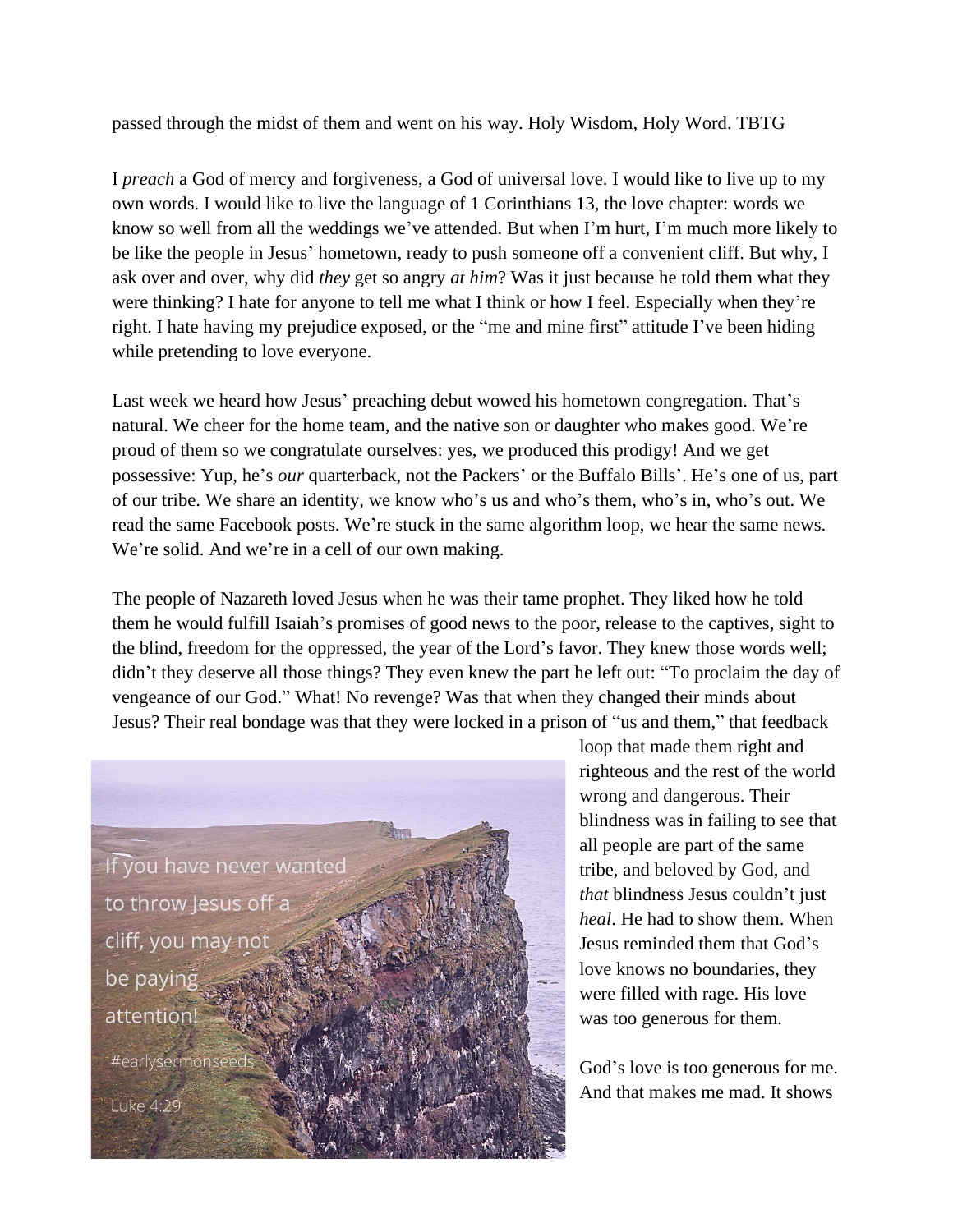me the truth about myself. When someone I love is threatened, my love for the other dies an instant death. This happened to me recently: when my sister's home was broken into by a distant acquaintance with a history of violence. My sister wasn't home. But she might have been. My memory jumped to my friend whose father was beaten to death in his own home. That didn't happen to my sister. Not even close. Thank God. But if it had, and you gently invited me to show some understanding for that man who hurt my sister, and his own sad history and wounded life, I would probably throw you off the nearest cliff. Jesus reminded his hometown tribe that God's love extended to their traditional enemies. People with a history of hurting them. Love, as God does love, is a gift too generous for most of us.

It's no accident that our Sunday readings paired this text with the "love" chapter. Reading the two together reminds us love is not an emotion but a decision, that it is not a general feeling of benevolence that depends on tribal identity or the mood of the moment or the absence of conflict. But neither does true love dictate that you passively throw open your borders to welcome the armies massing there. True love doesn't advise the beaten down spouse to put up and shut up. True love doesn't caution victims of racism to suffer in silence. True love calls out illegal domination. True love puts itself beyond the abuser's reach. True love streams the video of the knee on the neck. True love rejoices in truth and in justice. Because the despot and the domestic tyrant and the white supremacist are all really just locked in their own prisons of fear - and fear is the





enemy of love. When we look at the other and see their fear manifesting

as threat, *we* feel fear. But true love casts out fear. True love liberates without violence. "Love is our instrument and our weapon, our only one."<sup>1</sup> But is it even humanly possible to wield this weapon of love? The stakes are so high and our hearts are so wounded, and nearly everything we read and hear fans the flames of difference, and exaggerates the threat. Love is a gift too generous for us to grasp or use on our own.

God's love is more generous than ours can ever be. Jesus truly loved his hometown folks and saved them from harming him by passing through their midst. *By passing through their midst.* And so he passes through our midst today: passes through the midst of the Russian soldiers at the Ukrainian

<sup>1</sup> I am quite sure that I read this as a quote from Dr. Martin Luther King, Jr. but I cannot find the source.